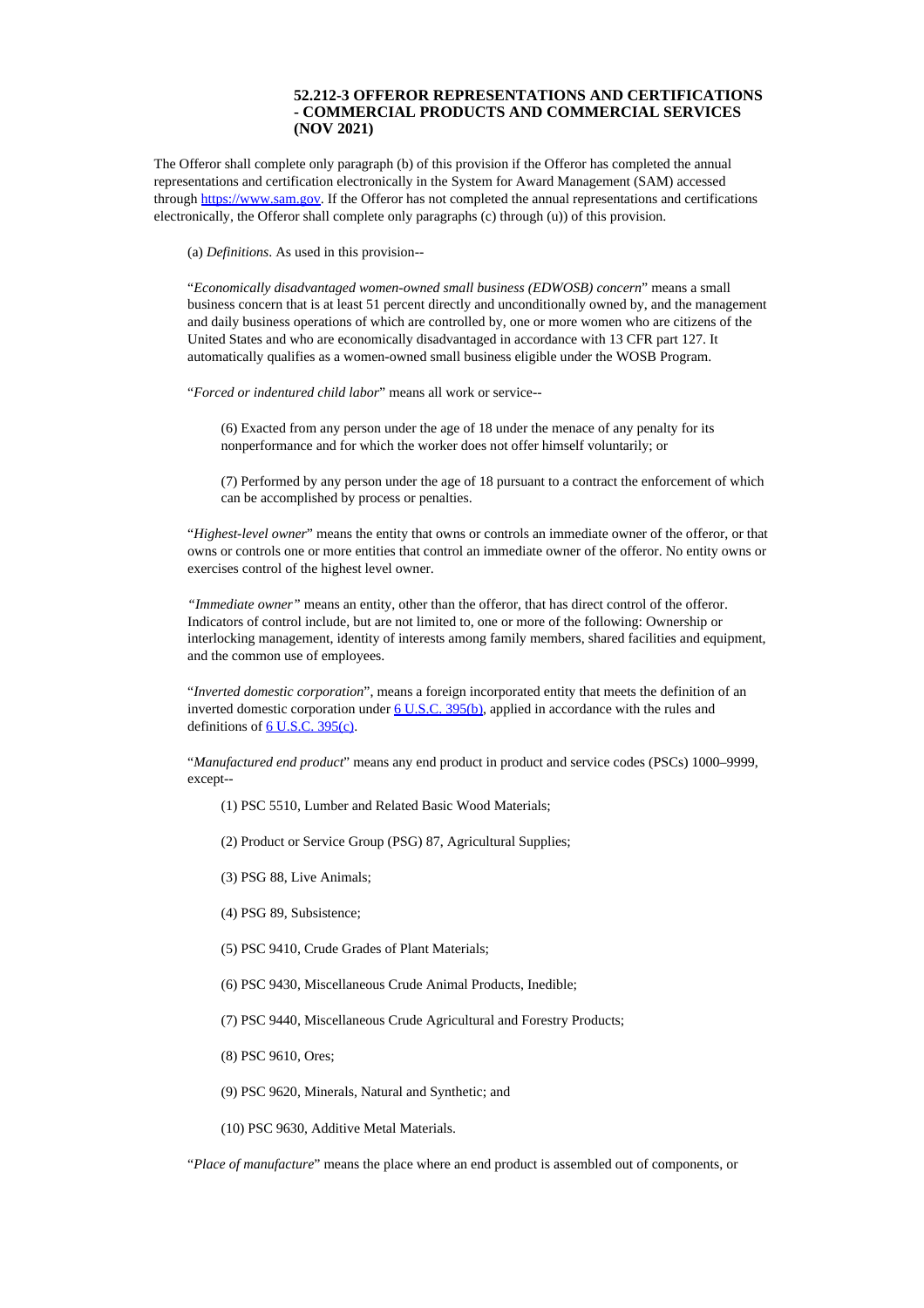otherwise made or processed from raw materials into the finished product that is to be provided to the Government. If a product is disassembled and reassembled, the place of reassembly is not the place of manufacture.

"*Predecessor*" means an entity that is replaced by a successor and includes any predecessors of the predecessor.

"*Reasonable inquiry"* has the meaning provided in the clause 52.204-25, Prohibition on Contracting for Certain Telecommunications and Video Surveillance Services or Equipment.

"*Restricted business operations*" means business operations in Sudan that include power production activities, mineral extraction activities, oil-related activities, or the production of military equipment, as those terms are defined in the Sudan Accountability and Divestment Act of 2007 (Pub. L. 110-174). Restricted business operations do not include business operations that the person (as that term is defined in Section 2 of the Sudan Accountability and Divestment Act of 2007) conducting the business can demonstrate --

(1) Are conducted under contract directly and exclusively with the regional government of southern Sudan;

(2) Are conducted pursuant to specific authorization from the Office of Foreign Assets Control in the Department of the Treasury, or are expressly exempted under Federal law from the requirement to be conducted under such authorization;

(3) Consist of providing goods or services to marginalized populations of Sudan;

(4) Consist of providing goods or services to an internationally recognized peacekeeping force or humanitarian organization;

(5) Consist of providing goods or services that are used only to promote health or education; or

(6) Have been voluntarily suspended.

"*Sensitive technology*"--

(1) Means hardware, software, telecommunications equipment, or any other technology that is to be used specifically--

(i) To restrict the free flow of unbiased information in Iran; or

(ii) To disrupt, monitor, or otherwise restrict speech of the people of Iran; and

(2) Does not include information or informational materials the export of which the President does not have the authority to regulate or prohibit pursuant to section 203(b)(3) of the International Emergency Economic Powers Act (50 U.S.C. [1702\(b\)\(3\)](http://uscode.house.gov/uscode-cgi/fastweb.exe?getdoc+uscview+t13t16+492+90++%2815%29%20%20AND%20%28%2815%29%20ADJ%20USC%29%3ACITE%20%20%20%20%20%20%20%20%20)).

"*Service-disabled veteran-owned small business concern*"--

(1) Means a small business concern--

(i) Not less than 51 percent of which is owned by one or more service— disabled veterans or, in the case of any publicly owned business, not less than 51 percent of the stock of which is owned by one or more service-disabled veterans; and

(ii) The management and daily business operations of which are controlled by one or more service-disabled veterans or, in the case of a veteran with permanent and severe disability, the spouse or permanent caregiver of such veteran.

(2) *Service-disabled veteran* means a veteran, as defined in 38 [U.S.C.](http://uscode.house.gov/uscode-cgi/fastweb.exe?getdoc+uscview+t37t40+200+2++%2838%29%20%20AND%20%28%2838%29%20ADJ%20USC%29%3ACITE%20%20%20%20%20%20%20%20%20) 101(2), with a disability that is service-connected, as defined in 38 U.S.C. [101\(16\)](http://uscode.house.gov/uscode-cgi/fastweb.exe?getdoc+uscview+t37t40+200+2++%2838%29%20%20AND%20%28%2838%29%20ADJ%20USC%29%3ACITE%20%20%20%20%20%20%20%20%20).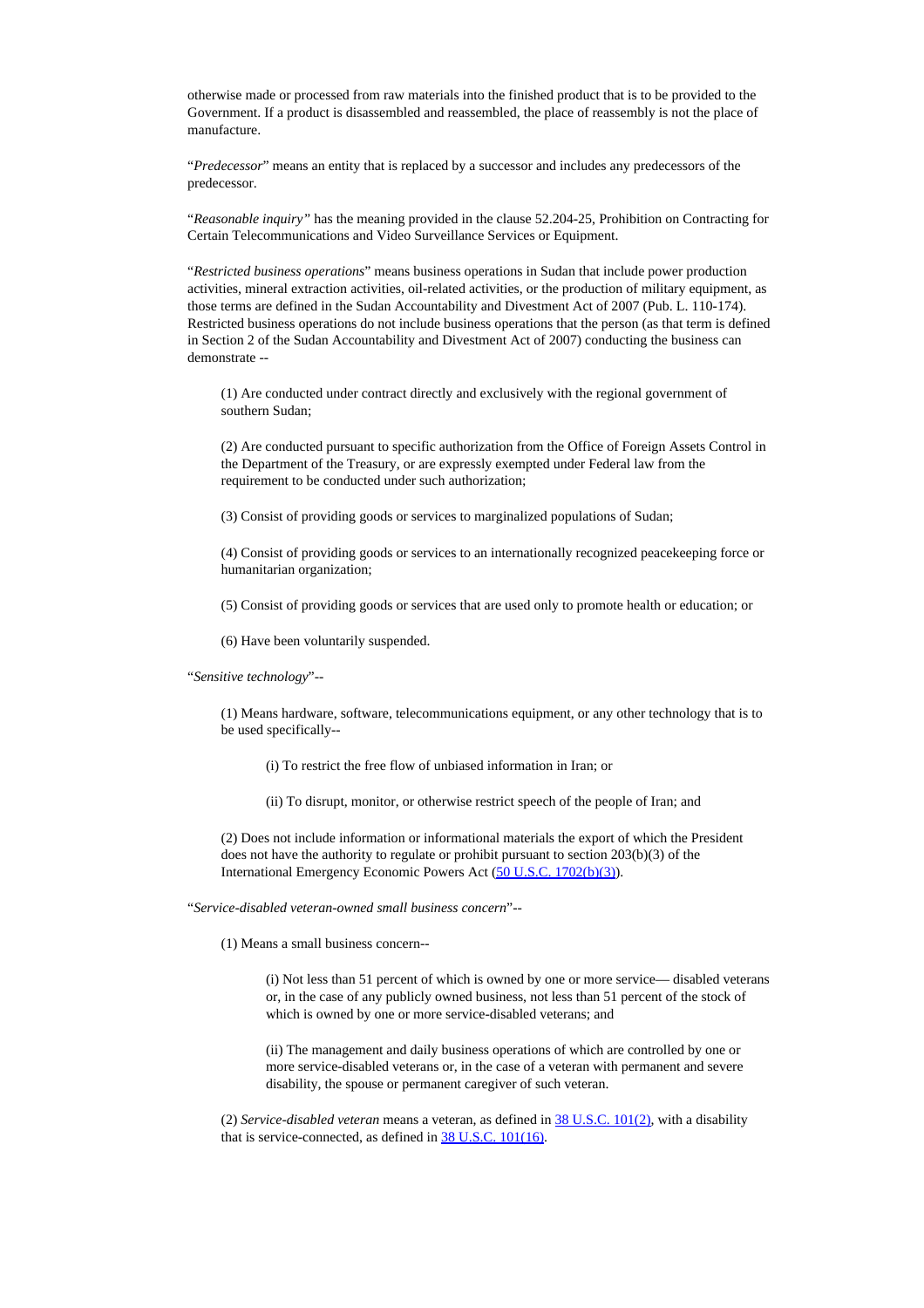*"Small business concern"-*

(1) Means a concern, including its affiliates, that is independently owned and operated, not dominant in the field of operation in which it is bidding on Government contracts, and qualified as a small business under the criteria in 13 [CFR](https://www.federalregister.gov/select-citation/2020/10/23/13-CFR-121) part 121 and size standards in this solicitation.

(2) *Affiliates,* as used in this definition, means business concerns, one of whom directly or indirectly controls or has the power to control the others, or a third party or parties control or have the power to control the others. In determining whether affiliation exists, consideration is given to all appropriate factors including common ownership, common management, and contractual relationships. SBA determines affiliation based on the factors set forth at 13 CFR [121.103.](https://www.federalregister.gov/select-citation/2020/10/23/13-CFR-121.103)

"*Small disadvantaged business concern*", consistent with 13 CFR 124.1002, means a small business concern under the size standard applicable to the acquisition, that--

(1) Is at least 51 percent unconditionally and directly owned (as defined at 13 CFR 124.105)  $by -$ 

(i) One or more socially disadvantaged (as defined at 13 CFR 124.103) and economically disadvantaged (as defined at 13 CFR 124.104) individuals who are citizens of the United States; and

(ii) Each individual claiming economic disadvantage has a net worth not exceeding \$750,000 after taking into account the applicable exclusions set forth at 13 CFR 124.104(c)(2); and

(2) The management and daily business operations of which are controlled (as defined at 13.CFR 124.106) by individuals, who meet the criteria in paragraphs  $(1)(i)$  and  $(ii)$  of this definition.

"*Subsidiary*" means an entity in which more than 50 percent of the entity is owned--

(1) Directly by a parent corporation; or

(2) Through another subsidiary of a parent corporation.

"*Successor*" means an entity that has replaced a predecessor by acquiring the assets and carrying out the affairs of the predecessor under a new name (often through acquisition or merger). The term "successor" does not include new offices/divisions of the same company or a company that only changes its name. The extent of the responsibility of the successor for the liabilities of the predecessor may vary, depending on State law and specific circumstances.

"*Veteran-owned small business concern*" means a small business concern--

(1) Not less than 51 percent of which is owned by one or more veterans (as defined at  $38 \text{ U.S.C.}$  $38 \text{ U.S.C.}$  $38 \text{ U.S.C.}$ [101\(2\)\)](http://uscode.house.gov/uscode-cgi/fastweb.exe?getdoc+uscview+t37t40+200+2++%2838%29%20%20AND%20%28%2838%29%20ADJ%20USC%29%3ACITE%20%20%20%20%20%20%20%20%20) or, in the case of any publicly owned business, not less than 51 percent of the stock of which is owned by one or more veterans; and

(2) The management and daily business operations of which are controlled by one or more veterans.

*"Women-owned business concern"* means a concern which is at least 51 percent owned by one or more women; or in the case of any publicly owned business, at least 51 percent of its stock is owned by one or more women; and whose management and daily business operations are controlled by one or more women.

*"Women-owned small business concern"* means a small business concern--

(1) That is at least 51 percent owned by one or more women; or, in the case of any publicly owned business, at least 51 percent of the stock of which is owned by one or more women; and

(2) Whose management and daily business operations are controlled by one or more women.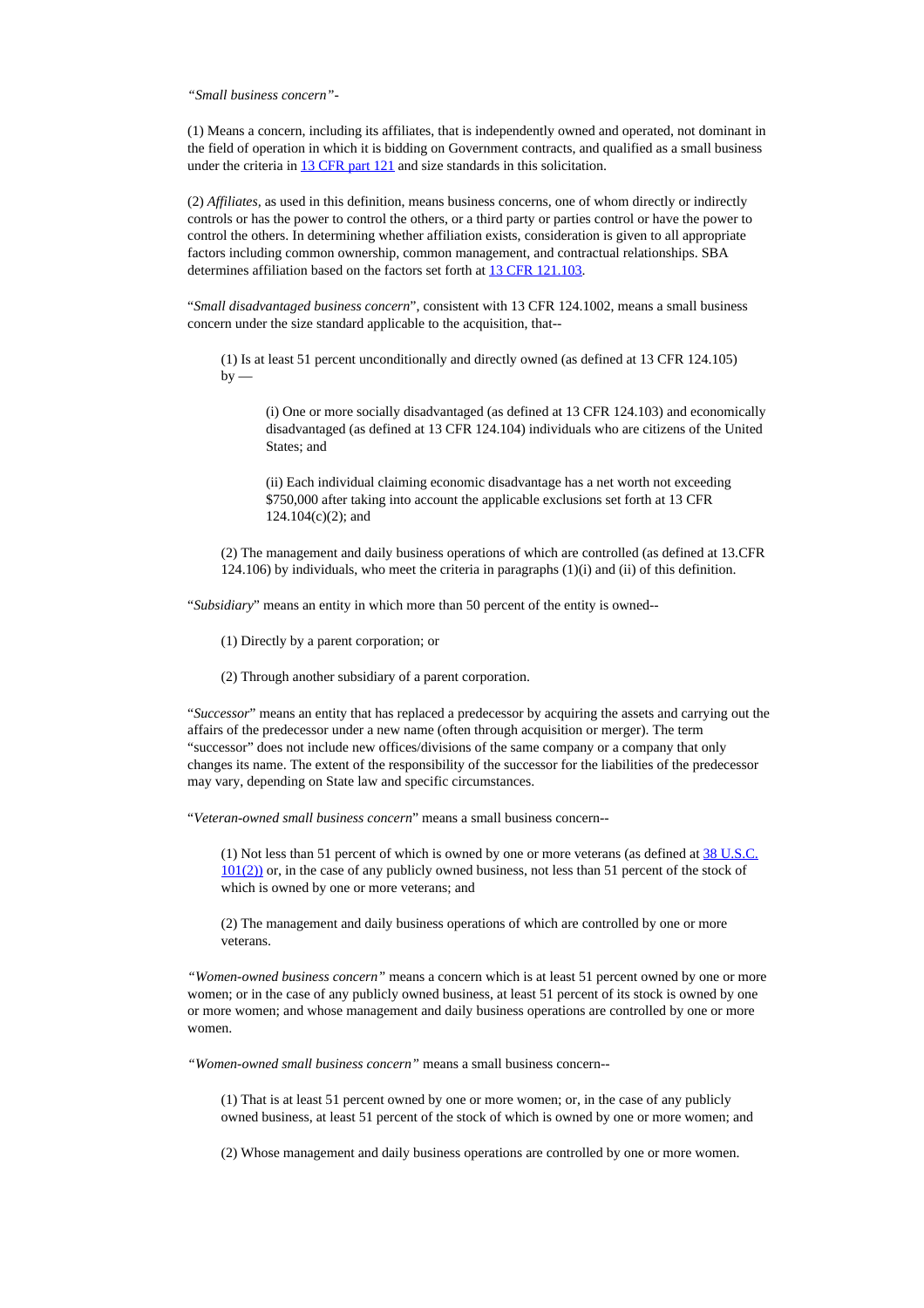*"Women-owned small business (WOSB) concern eligible under the WOSB Program"* (in accordance with 13 CFR part 127), means a small business concern that is at least 51 percent directly and unconditionally owned by, and the management and daily business operations of which are controlled by, one or more women who are citizens of the United States.

(b) (1) *Annual Representations and Certifications*. Any changes provided by the offeror in paragraph (b)(2) of this provision do not automatically change the representations and certifications in SAM.

(2) The offeror has completed the annual representations and certifications electronically in SAM accessed through http://www.sam.gov. After reviewing SAM information, the Offeror verifies by submission of this offer that the representations and certifications currently posted electronically at FAR 52.212–3, Offeror Representations and Certifications— Commercial Products and Commercial Services, have been entered or updated in the last 12 months, are current, accurate, complete, and applicable to this solicitation (including the business size standard applicable to the NAICS code referenced for this solicitation), at the time this offer is submitted and are incorporated in this offer by reference (see FAR 4.1201), except for paragraphs

[*Offeror to identify the applicable paragraphs at (c) through (u) of this provision that the offeror has completed for the purposes of this solicitation only, if any.*

*These amended representation(s) and/or certification(s) are also incorporated in this offer and are current, accurate, and complete as of the date of this offer.*

*Any changes provided by the offeror are applicable to this solicitation only, and do not result in an update to the representations and certifications posted electronically on SAM.*

(c) Offerors must complete the following representations when the resulting contract will be performed in the United States or its outlying areas. Check all that apply.

(1) *Small business concern*. The offeror represents as part of its offer that it \_\_\_\_\_\_ is, \_\_\_\_\_\_ is not a small business concern.

(2) Veteran-owned small business concern. [*Complete only if the offeror represented itself as a small business concern in paragraph (c)(1) of this provision.*] The offeror represents as part of its offer that it \_\_\_\_\_\_ is, \_\_\_\_\_\_ is not a veteran-owned small business concern.

(3) Service-disabled veteran-owned small business concern. [*Complete only if the offeror represented itself as a veteran-owned small business concern in paragraph (c)(2) of this provision*.] The offeror represents as part of its offer that it \_\_\_\_\_\_\_ is, \_\_\_\_\_\_ is not a service-disabled veteran-owned small business concern.

(4) Small disadvantaged business concern. [*Complete only if the offeror represented itself as a small business concern in paragraph (c)(1) of this provision*.] The offeror represents, for general statistical purposes, that it \_\_\_\_\_\_\_ is, \_\_\_\_\_\_ is not a small disadvantaged business concern as defined in 13 CFR 124.1002.

(5) Women-owned small business concern. [*Complete only if the offeror represented itself as a small business concern in paragraph*  $(c)(1)$  *of this provision*.] The offeror represents that it \_\_\_\_\_\_ is, \_\_\_\_\_\_ is not a women-owned small business concern.

(6) WOSB concern eligible under the WOSB Program. [*Complete only if the offeror represented itself as a women-owned small business concern in paragraph (c)(5) of this provision*.] The offeror represents that—

(i) It \_\_\_\_\_\_ is, \_\_\_\_\_\_ is not a WOSB concern eligible under the WOSB Program, has provided all the required documents to the WOSB Repository, and no change in circumstances or adverse decisions have been issued that affects its eligibility; and

(ii) It \_\_\_\_\_\_ is, \_\_\_\_\_\_ is not a joint venture that complies with the requirements of 13 CFR part 127, and the representation in paragraph  $(c)(6)(i)$  of this provision is accurate for each WOSB concern eligible under the WOSB Program participating in the joint venture. [*The offeror shall enter the name or names of the WOSB concern eligible under*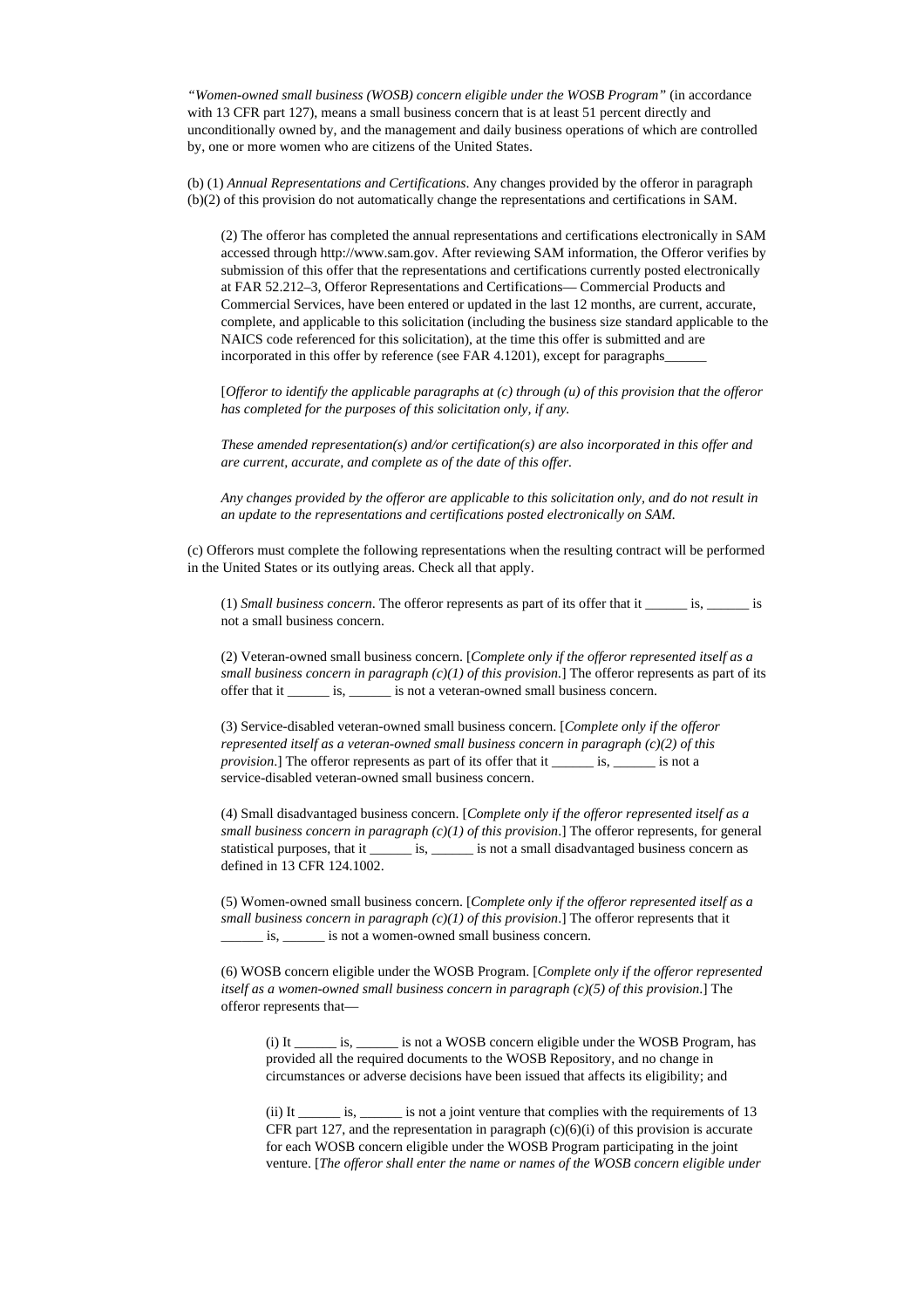*the WOSB Program and other small businesses that are participating in the joint venture:* \_\_\_\_\_\_.] Each WOSB concern eligible under the WOSB Program participating in the joint venture shall submit a separate signed copy of the WOSB representation.

(7) Economically disadvantaged women-owned small business (EDWOSB) concern. [*Complete only if the offeror represented itself as a WOSB concern eligible under the WOSB Program in (c)(6) of this provision*.] The offeror represents that--

(i) It \_\_\_\_\_\_ is, \_\_\_\_\_\_ is not an EDWOSB concern, has provided all the required documents to the WOSB Repository, and no change in circumstances or adverse decisions have been issued that affects its eligibility; and

(ii) It \_\_\_\_\_\_ is, \_\_\_\_\_\_ is not a joint venture that complies with the requirements of 13 CFR part 127, and the representation in paragraph  $(c)(7)(i)$  of this provision is accurate for each EDWOSB concern participating in the joint venture. [*The offeror shall enter the name or names of the EDWOSB concern and other small businesses that are participating in the joint venture:*\_\_\_\_\_\_.] Each EDWOSB concern participating in the joint venture shall submit a separate signed copy of the EDWOSB representation.

**Note:** Complete paragraphs (c)(8) and (c)(9) only if this solicitation is expected to exceed the simplified acquisition threshold.

(8) Women-owned business concern (other than small business concern). [*Complete only if the offeror is a women-owned business concern and did not represent itself as a small business concern in paragraph (c)(1) of this provision.*] The offeror represents that it \_\_\_\_\_\_ is a women-owned business concern.

(9) *Tie bid priority for labor surplus area concerns*. If this is an invitation for bid, small business offerors may identify the labor surplus areas in which costs to be incurred on account of manufacturing or production (by offeror or first-tier subcontractors) amount to more than 50 percent of the contract price:

(10) HUBZone small business concern. [*Complete only if the offeror represented itself as a small business concern in paragraph (c)(1) of this provision*.] The offeror represents, as part of its offer, that--

(i) It \_\_\_\_\_\_ is, \_\_\_\_\_\_ is not a HUBZone small business concern listed, on the date of this representation, on the List of Qualified HUBZone Small Business Concerns maintained by the Small Business Administration, and no material change in ownership and control, principal office, or HUBZone employee percentage has occurred since it was certified by the Small Business Administration in accordance with 13 CFR part 126; and

(ii) It \_\_\_\_\_\_ is, \_\_\_\_\_\_ is not a joint venture that complies with the requirements of 13 CFR part 126, and the representation in paragraph  $(c)(11)(i)$  of this provision is accurate for the HUBZone small business concern or concerns that are participating in the joint venture. [*The offeror shall enter the name or names of the HUBZone small business concern or concerns that are participating in the joint venture:*

*\_\_\_\_\_\_\_\_\_\_\_\_\_\_\_\_\_\_\_\_\_\_\_\_\_\_*.] Each HUBZone small business concern participating in the joint venture shall submit a separate signed copy of the HUBZone representation.

(d) Representations required to implement provisions of Executive Order 11246--

(1) Previous contracts and compliance. The offeror represents that--

(i) It \_\_\_\_\_\_ has, \_\_\_\_\_\_ has not participated in a previous contract or subcontract subject to the Equal Opportunity clause of this solicitation; and

(ii) It \_\_\_\_\_\_ has, \_\_\_\_\_\_ has not filed all required compliance reports.

(2) *Affirmative Action Compliance*. The offeror represents that--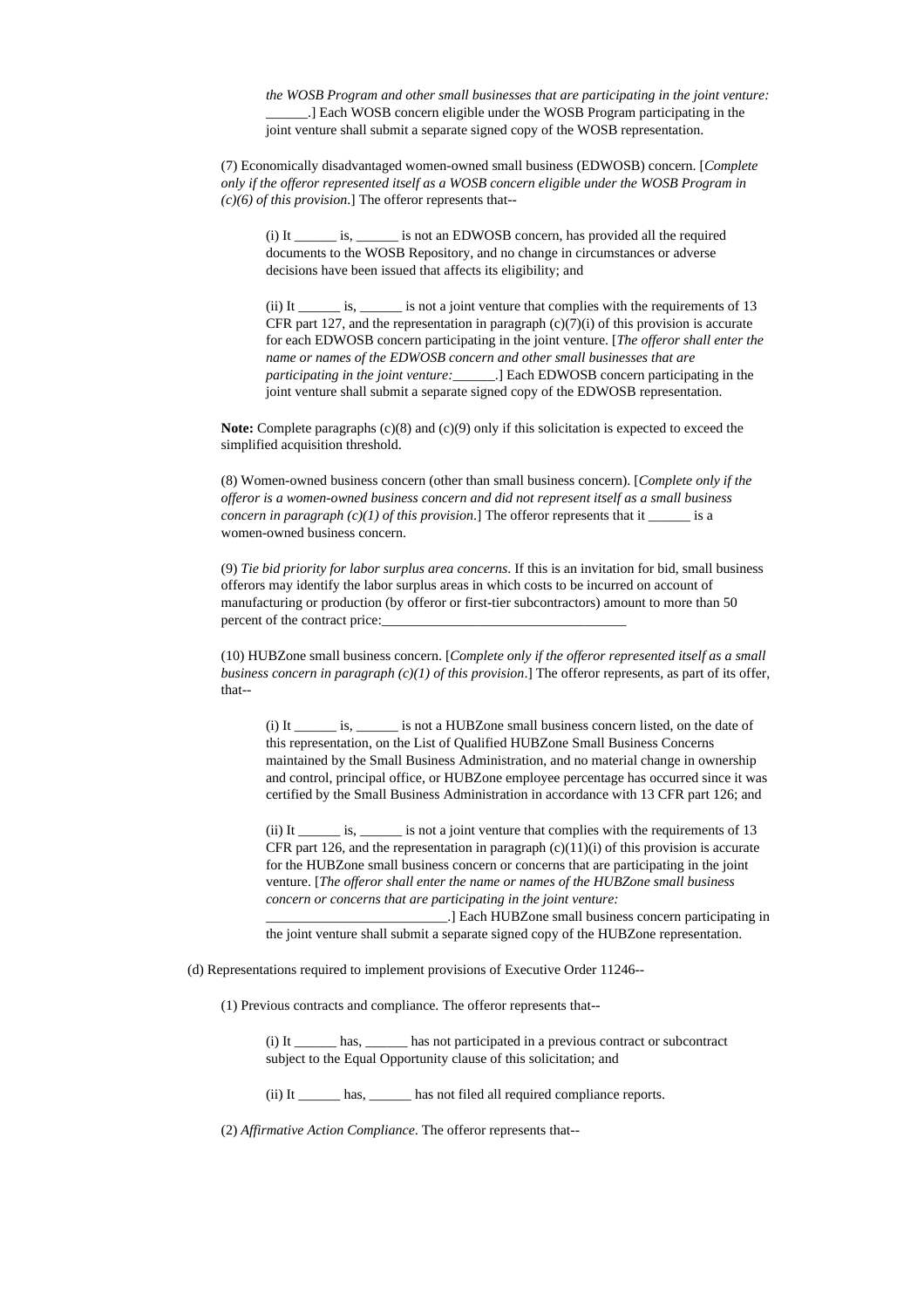(i) It \_\_\_\_\_\_ has developed and has on file, \_\_\_\_\_\_ has not developed and does not have on file, at each establishment, affirmative action programs required by rules and regulations of the Secretary of Labor (41 CFR parts 60-1 and 60-2), or

(ii) It \_\_\_\_\_\_ has not previously had contracts subject to the written affirmative action programs requirement of the rules and regulations of the Secretary of Labor.

(e) *Certification Regarding Payments to Influence Federal Transactions (31 U.S.C. 1352).* (Applies only if the contract is expected to exceed \$150,000.) By submission of its offer, the offeror certifies to the best of its knowledge and belief that no Federal appropriated funds have been paid or will be paid to any person for influencing or attempting to influence an officer or employee of any agency, a Member of Congress, an officer or employee of Congress or an employee of a Member of Congress on his or her behalf in connection with the award of any resultant contract. If any registrants under the Lobbying Disclosure Act of 1995 have made a lobbying contact on behalf of the offeror with respect to this contract, the offeror shall complete and submit, with its offer, OMB Standard Form LLL, Disclosure of Lobbying Activities, to provide the name of the registrants. The offeror need not report regularly employed officers or employees of the offeror to whom payments of reasonable compensation were made.

(f) *Buy American Certificate*. (Applies only if the clause at Federal Acquisition Regulation (FAR) [52.225-1](https://www.acquisition.gov/far/current/html/52_223_226.html#wp1168995), Buy American Supplies, is included in this solicitation.)

(1) The offeror certifies that each end product, except those listed in paragraph (f)(2) of this provision, is a domestic end product and that for other than COTS items, the offeror has considered components of unknown origin to have been mined, produced, or manufactured outside the United States. The offeror shall list as foreign end products those end products manufactured in the United States that do not qualify as domestic end products, i.e., an end product that is not a COTS item and does not meet the component test in paragraph (2) of the definition of "domestic end product." The terms "commercially available off-the-shelf (COTS) item," "component," "domestic end product," "end product," "foreign end product," and "United States" are defined in the clause of this solicitation entitled "Buy American --Supplies."

(2) Foreign End Products:

| Line Item No.       | <b>Country of Origin</b> |
|---------------------|--------------------------|
|                     |                          |
|                     |                          |
|                     |                          |
| (List as Necessary) |                          |

(3) The Government will evaluate offers in accordance with the policies and procedures of FAR [Part](https://www.acquisition.gov/far/current/html/FARTOCP25.html#wp225048) 25.

(g)(1) Buy American--Free Trade Agreements--Israeli Trade Act Certificate. (Applies only if the clause at FAR [52.225–3,](https://www.acquisition.gov/far/current/html/52_223_226.html#wp1169038) Buy American -- Free Trade Agreements -- Israeli Trade Act, is included in this solicitation.)

> (i) The offeror certifies that each end product, except those listed in paragraph  $(g)(1)(ii)$ or  $(g)(1)(iii)$  of this provision, is a domestic end product and that for other than COTS items, the offeror has considered components of unknown origin to have been mined, produced, or manufactured outside the United States. The terms "Bahrainian, Moroccan, Omani, Panamanian, or Peruvian end product," "commercially available off-the-shelf (COTS) item," "component," "domestic end product," "end product," "foreign end product," "Free Trade Agreement country," "Free Trade Agreement country end product," "Israeli end product," and "United States" are defined in the clause of this solicitation entitled "Buy American -- Free Trade Agreements -- Israeli Trade Act."

(ii) The offeror certifies that the following supplies are Free Trade Agreement country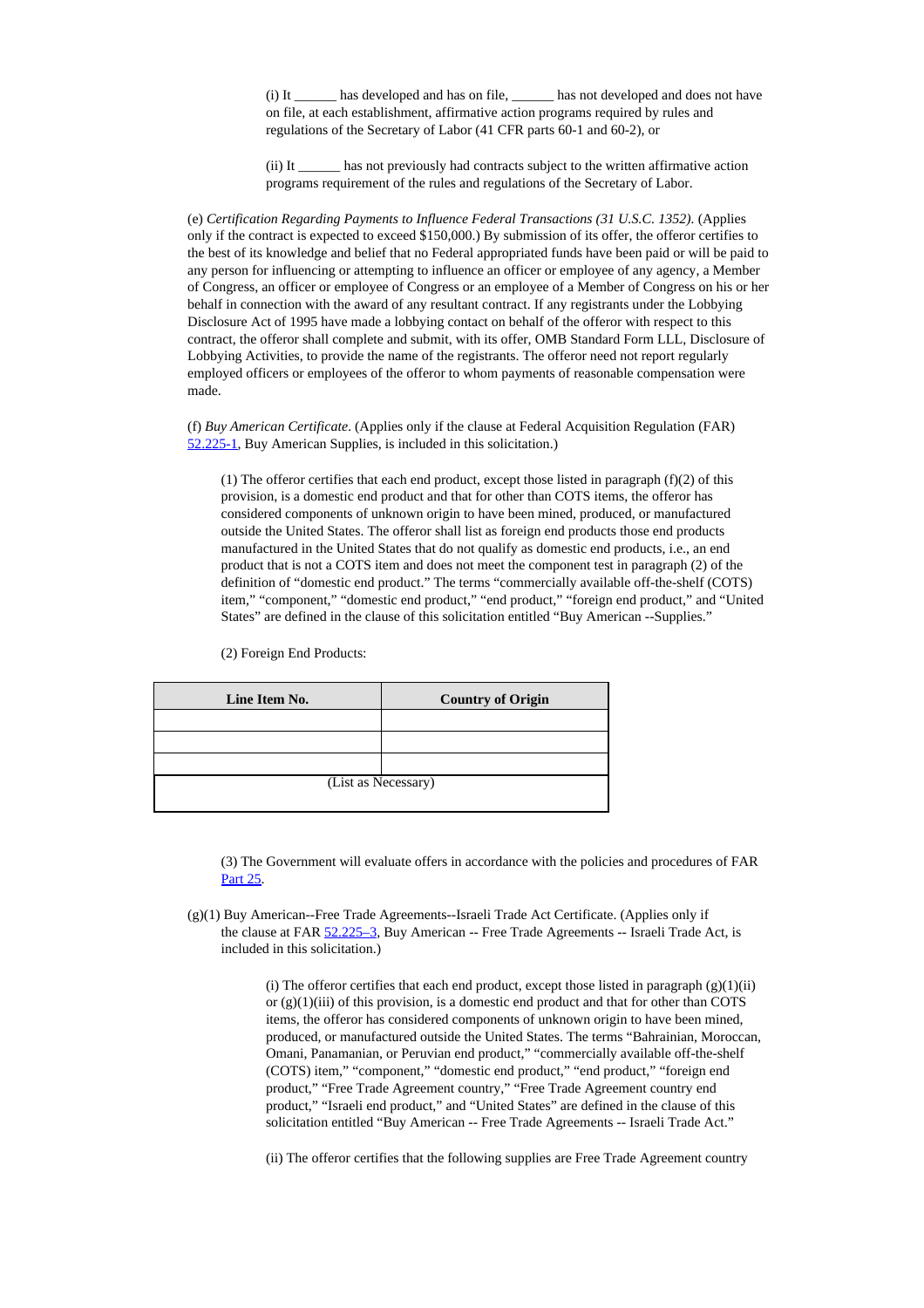end products (other than Bahrainian, Moroccan, Omani, Panamanian, or Peruvian end products) or Israeli end products as defined in the clause of this solicitation entitled "Buy American -- Free Trade Agreements -- Israeli Trade Act":

Free Trade Agreement Country End Products (Other than Bahrainian, Moroccan, Omani, Panamanian, or Peruvian End Products) or Israeli End Products:

| Line Item No.       | <b>Country of Origin</b> |
|---------------------|--------------------------|
|                     |                          |
|                     |                          |
|                     |                          |
| (List as Necessary) |                          |
|                     |                          |

(iii) The offeror shall list those supplies that are foreign end products (other than those listed in paragraph  $(g)(1)(ii)$  of this provision) as defined in the clause of this solicitation entitled "Buy American--Free Trade Agreements--Israeli Trade Act." The offeror shall list as other foreign end products those end products manufactured in the United States that do not qualify as domestic end products, i.e., an end product that is not a COTS item and does not meet the component test in paragraph (2) of the definition of "domestic end product."

Other Foreign End Products:

| Line Item No.       | <b>Country of Origin</b> |
|---------------------|--------------------------|
|                     |                          |
|                     |                          |
|                     |                          |
| (List as Necessary) |                          |
|                     |                          |

(iv) The Government will evaluate offers in accordance with the policies and procedures of FAR [Part](https://www.acquisition.gov/far/current/html/FARTOCP25.html#wp225048) 25.

(2) *Buy American -- Free Trade Agreements -- Israeli Trade Act Certificate, Alternate I.* If Alternate I to the clause at FAR [52.225-3](https://www.acquisition.gov/far/current/html/52_223_226.html#wp1169038) is included in this solicitation, substitute the following paragraph  $(g)(1)(ii)$  for paragraph  $(g)(1)(ii)$  of the basic provision:

 $(g)(1)(ii)$  The offeror certifies that the following supplies are Canadian end products as defined in the clause of this solicitation entitled "Buy American -- Free Trade Agreements -- Israeli Trade Act":

Canadian End Products:

| Line Item No.       |  |
|---------------------|--|
|                     |  |
|                     |  |
|                     |  |
| (List as Necessary) |  |

(3) *Buy American -- Free Trade Agreements -- Israeli Trade Act Certificate, Alternate II.* If Alternate II to the clause at FAR  $52.225-3$  is included in this solicitation, substitute the following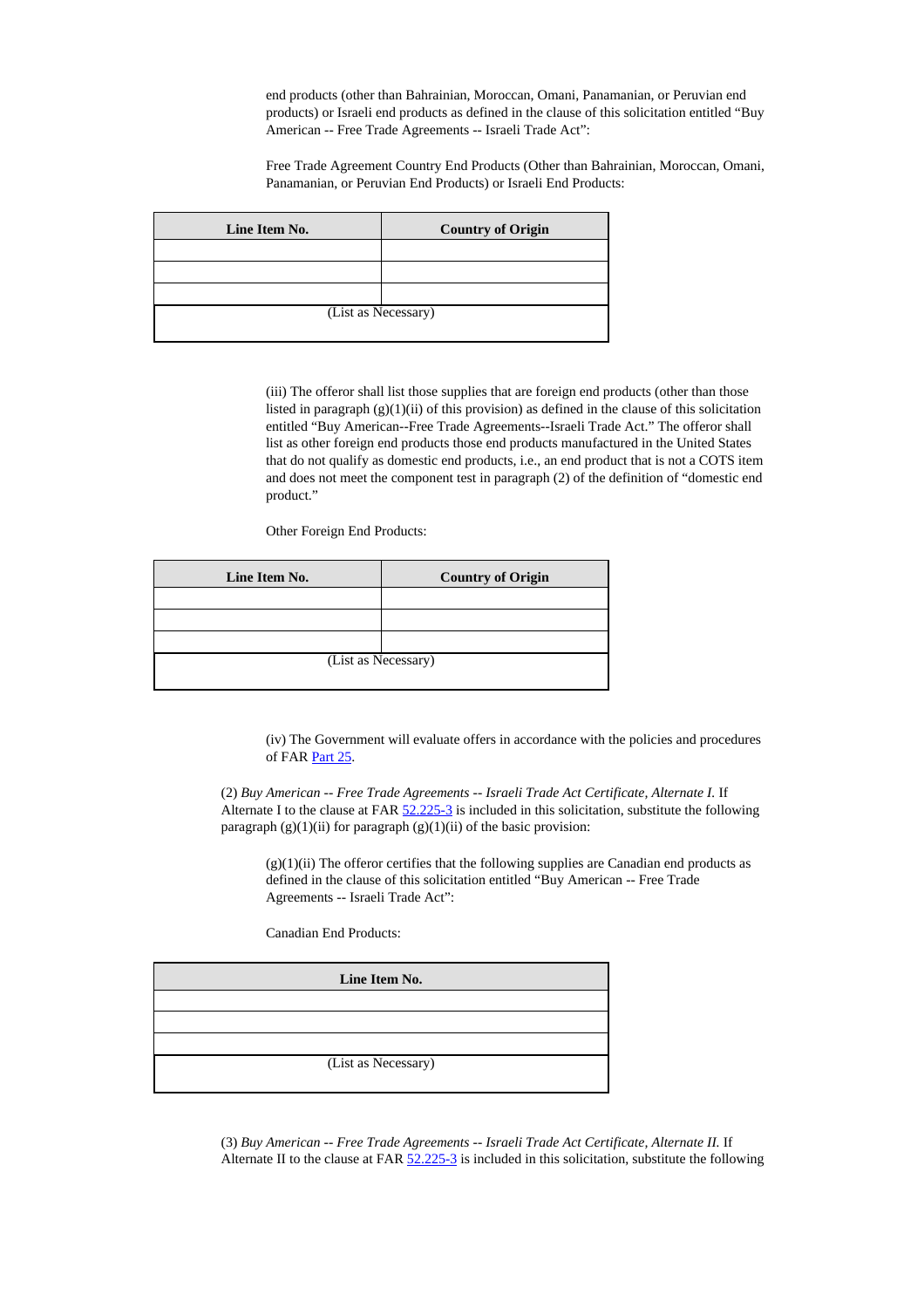paragraph  $(g)(1)(ii)$  for paragraph  $(g)(1)(ii)$  of the basic provision:

 $(g)(1)(ii)$  The offeror certifies that the following supplies are Canadian end products or Israeli end products as defined in the clause of this solicitation entitled "Buy American -- Free Trade Agreements -- Israeli Trade Act":

Canadian or Israeli End Products:

| Line Item No.       | <b>Country of Origin</b> |
|---------------------|--------------------------|
|                     |                          |
|                     |                          |
|                     |                          |
| (List as Necessary) |                          |
|                     |                          |

(4) *Buy American -- Free Trade Agreements-- Israeli Trade Act Certificate, Alternate III.* If Alternate III to the clause at FAR  $52.225-3$  is included in this solicitation, substitute the following paragraph  $(g)(1)(ii)$  for paragraph  $(g)(1)(ii)$  of the basic provision:

(g)(1)(ii) The offeror certifies that the following supplies are Free Trade Agreement country end products (other than Bahrainian, Korean, Moroccan, Omani, Panamanian, or Peruvian end products) or Israeli end products as defined in the clause of this solicitation entitled "Buy American -- Free Trade Agreements-- Israeli Trade Act":

Free Trade Agreement Country End Products (Other than Bahrainian, Korean, Moroccan, Omani, Panamanian, or Peruvian End Products) or Israeli End Products:

| Line Item No. | <b>Country of Origin</b> |
|---------------|--------------------------|
|               |                          |
|               |                          |
|               |                          |
|               | (List as Necessary)      |
|               |                          |

(5) *Trade Agreements Certificate*. (Applies only if the clause at FAR [52.225-5,](https://acquisition.gov/far/current/html/52_223_226.html#wp1169151) Trade Agreements, is included in this solicitation.)

(i) The offeror certifies that each end product, except those listed in paragraph  $(g)(5)(ii)$ of this provision, is a U.S.-made or designated country end product, as defined in the clause of this solicitation entitled ''Trade Agreements''.

(ii) The offeror shall list as other end products those end products that are not U.S.-made or designated country end products.

Other End Products:

| Line Item No.       | <b>Country of Origin</b> |
|---------------------|--------------------------|
|                     |                          |
|                     |                          |
|                     |                          |
| (List as Necessary) |                          |
|                     |                          |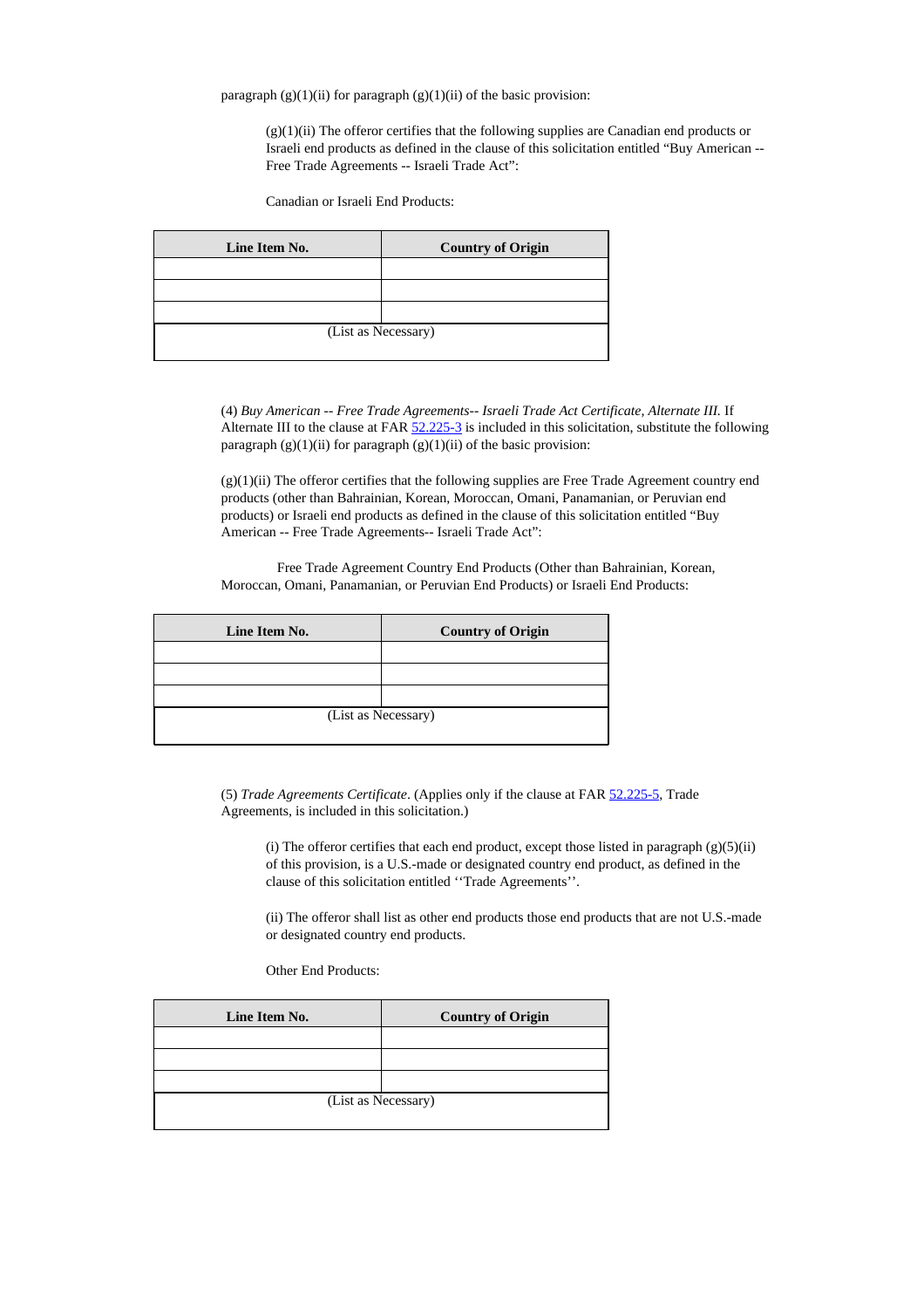(iii) The Government will evaluate offers in accordance with the policies and procedures of FAR [Part](https://acquisition.gov/far/current/html/FARTOCP25.html#wp225048) 25. For line items covered by the WTO GPA, the Government will evaluate offers of U.S.- made or designated country end products without regard to the restrictions of the Buy American statue. The Government will consider for award only offers of U.S.-made or designated country end products unless the Contracting Officer determines that there are no offers for such products or that the offers for such products are insufficient to fulfill the requirements of the solicitation.

(h) *Certification Regarding Responsibility Matters (Executive Order 12689).* The offeror certifies, to the best of its knowledge and belief, that the offeror and/or any of its principals —

(1) \_\_\_\_\_\_ Are, \_\_\_\_\_\_ are not presently debarred, suspended, proposed for debarment, or declared ineligible for the award of contracts by any Federal agency;

(2) Have, have not, within a three-year period preceding this offer, been convicted of or had a civil judgment rendered against them for: commission of fraud or a criminal offense in connection with obtaining, attempting to obtain, or performing a Federal, state or local government contract or subcontract; violation of Federal or state antitrust statutes relating to the submission of offers; or commission of embezzlement, theft, forgery, bribery, falsification or destruction of records, making false statements, tax evasion, violating Federal criminal tax laws, or receiving stolen property;

(3) \_\_\_\_\_\_ Are, \_\_\_\_\_\_ are not presently indicted for, or otherwise criminally or civilly charged by a Government entity with, commission of any of these offenses enumerated in paragraph (h)(2) of this clause; and

(4) \_\_\_\_\_\_ Have, \_\_\_\_\_\_ have not, within a three-year period preceding this offer, been notified of any delinquent Federal taxes in an amount that exceeds the threshold at  $9.104-5(a)(2)$  for which the liability remains unsatisfied.

(i) Taxes are considered delinquent if both of the following criteria apply:

(A) *The tax liability is finally determined*. The liability is finally determined if it has been assessed. A liability is not finally determined if there is a pending administrative or judicial challenge. In the case of a judicial challenge to the liability, the liability is not finally determined until all judicial appeal rights have been exhausted.

(B) *The taxpayer is delinquent in making payment.* A taxpayer is delinquent if the taxpayer has failed to pay the tax liability when full payment was due and required. A taxpayer is not delinquent in cases where enforced collection action is precluded.

(ii) *Examples*.

(A) The taxpayer has received a statutory notice of deficiency, under I.R.C. § 6212, which entitles the taxpayer to seek Tax Court review of a proposed tax deficiency. This is not a delinquent tax because it is not a final tax liability. Should the taxpayer seek Tax Court review, this will not be a final tax liability until the taxpayer has exercised all judicial appeal rights.

(B) The IRS has filed a notice of Federal tax lien with respect to an assessed tax liability, and the taxpayer has been issued a notice under I.R.C. § 6320 entitling the taxpayer to request a hearing with the IRS Office of Appeals contesting the lien filing, and to further appeal to the Tax Court if the IRS determines to sustain the lien filing. In the course of the hearing, the taxpayer is entitled to contest the underlying tax liability because the taxpayer has had no prior opportunity to contest the liability. This is not a delinquent tax because it is not a final tax liability. Should the taxpayer seek tax court review, this will not be a final tax liability until the taxpayer has exercised all judicial appeal rights.

(C) The taxpayer has entered into an installment agreement pursuant to I.R.C. § 6159. The taxpayer is making timely payments and is in full compliance with the agreement terms. The taxpayer is not delinquent because the taxpayer is not currently required to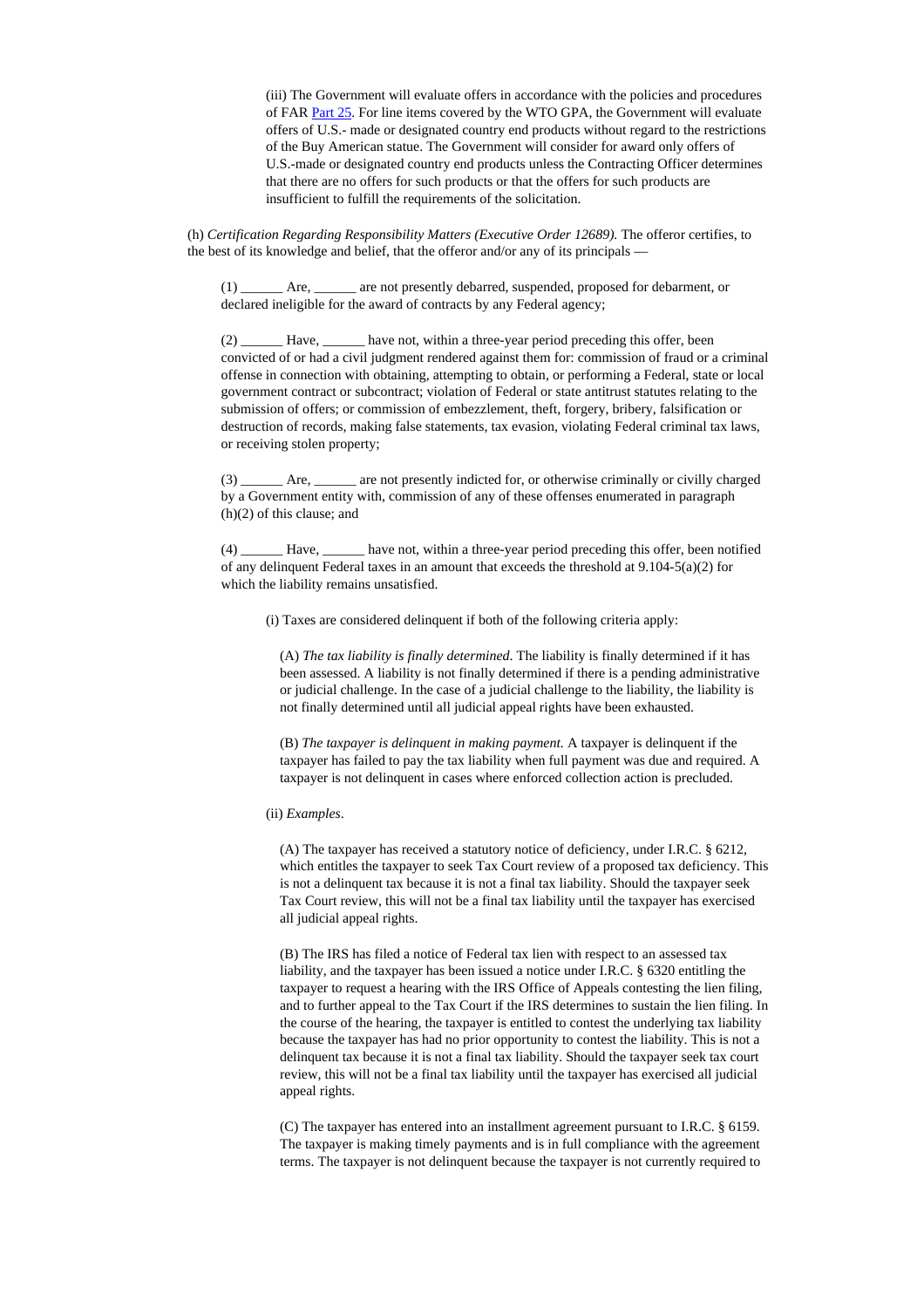make full payment.

(D) The taxpayer has filed for bankruptcy protection. The taxpayer is not delinquent because enforced collection action is stayed under 11 U.S.C.§ 362 (the Bankruptcy Code).

(i) Certification Regarding Knowledge of Child Labor for Listed End Products (Executive Order 13126). [The Contracting Officer must list in paragraph (i)(1) any end products being acquired under this solicitation that are included in the List of Products Requiring Contractor Certification as to Forced or Indentured Child Labor, unless excluded at [22.1503\(](https://www.acquisition.gov/far/current/html/Subpart%2022_15.html#wp1088086)b).]

(1) Listed end products.

| <b>Listed End Product</b> | <b>Listed Countries of Origin</b> |
|---------------------------|-----------------------------------|
|                           |                                   |
|                           |                                   |
|                           |                                   |
| (List as Necessary)       |                                   |
|                           |                                   |

(2) Certification. [If the Contracting Officer has identified end products and countries of origin in paragraph (i)(1) of this provision, then the offeror must certify to either (i)(2)(i) or (i)(2)(ii) by checking the appropriate block.]

 $(i)$  The offeror will not supply any end product listed in paragraph  $(i)(1)$  of this provision that was mined, produced, or manufactured in the corresponding country as listed for that product.

 $(i)$  The offeror may supply an end product listed in paragraph  $(i)(1)$  of this provision that was mined, produced, or manufactured in the corresponding country as listed for that product. The offeror certifies that it has made a good faith effort to determine whether forced or indentured child labor was used to mine, produce, or manufacture any such end product furnished under this contract. On the basis of those efforts, the offeror certifies that it is not aware of any such use of child labor.

(j) *Place of Manufacture.* (Does not apply unless the solicitation is predominantly for the acquisition of manufactured end products.) For statistical purposes only, the offeror shall indicate whether the place of manufacture of the end products it expects to provide in response to this solicitation is predominantly —

(1) \_\_\_\_\_\_ In the United States (Check this box if the total anticipated price of offered end products manufactured in the United States exceeds the total anticipated price of offered end products manufactured outside the United States); or

(2) \_\_\_\_\_\_ Outside the United States.

(k) *Certificates regarding exemptions from the application of the Service Contract Labor Standards*. (Certification by the offeror as to its compliance with respect to the contract also constitutes its certification as to compliance by its subcontractor if it subcontracts out the exempt services.)

[The contracting officer is to check a box to indicate if paragraph  $(k)(1)$  or  $(k)(2)$  applies.]

X (1) Maintenance, calibration, or repair of certain equipment as described in FAR  $22.1003-4(c)(1)$  $22.1003-4(c)(1)$ . The offeror \_\_\_\_\_\_\_\_ does \_\_\_\_\_\_\_\_ does not certify that —

(i) The items of equipment to be serviced under this contract are used regularly for other than Governmental purposes and are sold or traded by the offeror (or subcontractor in the case of an exempt subcontract) in substantial quantities to the general public in the course of normal business operations;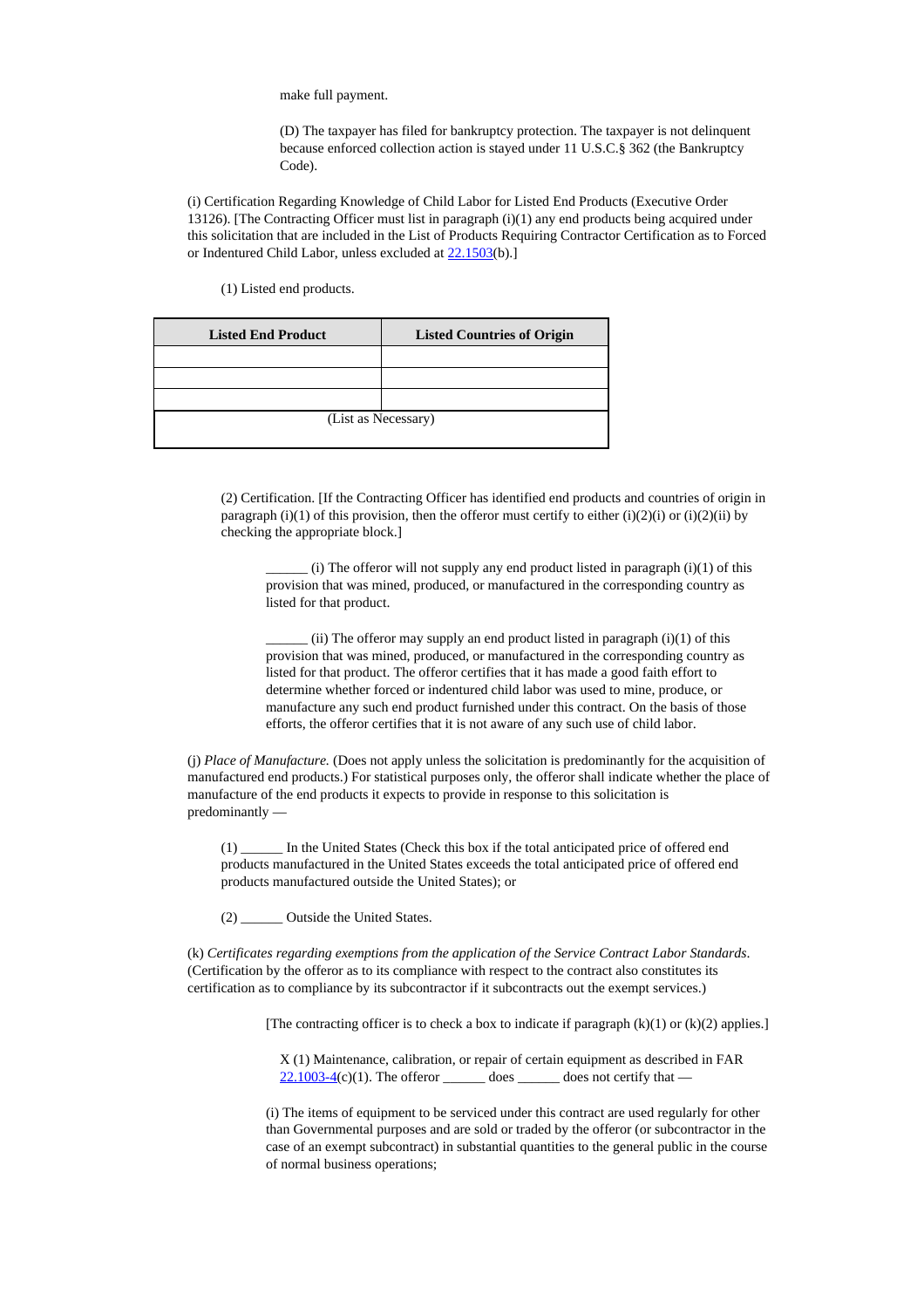(ii) The services will be furnished at prices which are, or are based on, established catalog or market prices (see FAR  $22.1003-4(c)(2)(ii)$  $22.1003-4(c)(2)(ii)$ ) for the maintenance, calibration, or repair of such equipment; and

(iii) The compensation (wage and fringe benefits) plan for all service employees performing work under the contract will be the same as that used for these employees and equivalent employees servicing the same equipment of commercial customers.

 $X(2)$  Certain services as described in FAR  $22.1003-4(d)(1)$  $22.1003-4(d)(1)$ . The offeror \_\_\_\_\_\_\_ does does not certify that —

(i) The services under the contract are offered and sold regularly to non-Governmental customers, and are provided by the offeror (or subcontractor in the case of an exempt subcontract) to the general public in substantial quantities in the course of normal business operations;

(ii) The contract services will be furnished at prices that are, or are based on, established catalog or market prices (see FAR  $22.1003-4(d)(2)(iii)$  $22.1003-4(d)(2)(iii)$ );

(iii) Each service employee who will perform the services under the contract will spend only a small portion of his or her time (a monthly average of less than 20 percent of the available hours on an annualized basis, or less than 20 percent of available hours during the contract period if the contract period is less than a month) servicing the Government contract; and

(iv) The compensation (wage and fringe benefits) plan for all service employees performing work under the contract is the same as that used for these employees and equivalent employees servicing commercial customers.

(3) If paragraph  $(k)(1)$  or  $(k)(2)$  of this clause applies —

(i) If the offeror does not certify to the conditions in paragraph  $(k)(1)$  or  $(k)(2)$  and the Contracting Officer did not attach a Service Contract Labor Standards wage determination to the solicitation, the offeror shall notify the Contracting Officer as soon as possible; and

(ii) The Contracting Officer may not make an award to the offeror if the offeror fails to execute the certification in paragraph  $(k)(1)$  or  $(k)(2)$  of this clause or to contact the Contracting Officer as required in paragraph  $(k)(3)(i)$  of this clause.

(l) Taxpayer Identification Number (TIN) (26 [U.S.C.](http://uscode.house.gov/uscode-cgi/fastweb.exe?getdoc+uscview+t37t40+200+2++%2838%29%20%20AND%20%28%2838%29%20ADJ%20USC%29%3ACITE%20%20%20%20%20%20%20%20%20) 6109, 31 [U.S.C.](http://uscode.house.gov/uscode-cgi/fastweb.exe?getdoc+uscview+t37t40+200+2++%2838%29%20%20AND%20%28%2838%29%20ADJ%20USC%29%3ACITE%20%20%20%20%20%20%20%20%20) 7701). (Not applicable if the offeror is required to provide this information to SAM to be eligible for award.)

(1) All offerors must submit the information required in paragraphs  $(1)(3)$  through  $(1)(5)$  of this provision to comply with debt collection requirements of  $31$  U.S.C. 7701(c) and  $3325(d)$ , reporting requirements of 26 U.S.C. 6041, [6041A,](http://uscode.house.gov/uscode-cgi/fastweb.exe?getdoc+uscview+t37t40+200+2++%2838%29%20%20AND%20%28%2838%29%20ADJ%20USC%29%3ACITE%20%20%20%20%20%20%20%20%20) and 6050M, and implementing regulations issued by the Internal Revenue Service (IRS).

(2) The TIN may be used by the Government to collect and report on any delinquent amounts arising out of the offeror's relationship with the Government  $(31 \text{ U.S.C. } 7701 \text{ (c)}(3))$ . If the resulting contract is subject to the payment reporting requirements described in FAR [4.904,](https://www.acquisition.gov/far/current/html/Subpart%204_9.html#wp1091081) the TIN provided hereunder may be matched with IRS records to verify the accuracy of the offeror's TIN.

(3) Taxpayer Identification Number (TIN).

 $TIN:$ 

\_\_\_\_\_\_TIN has been applied for.

\_\_\_\_\_\_TIN is not required because: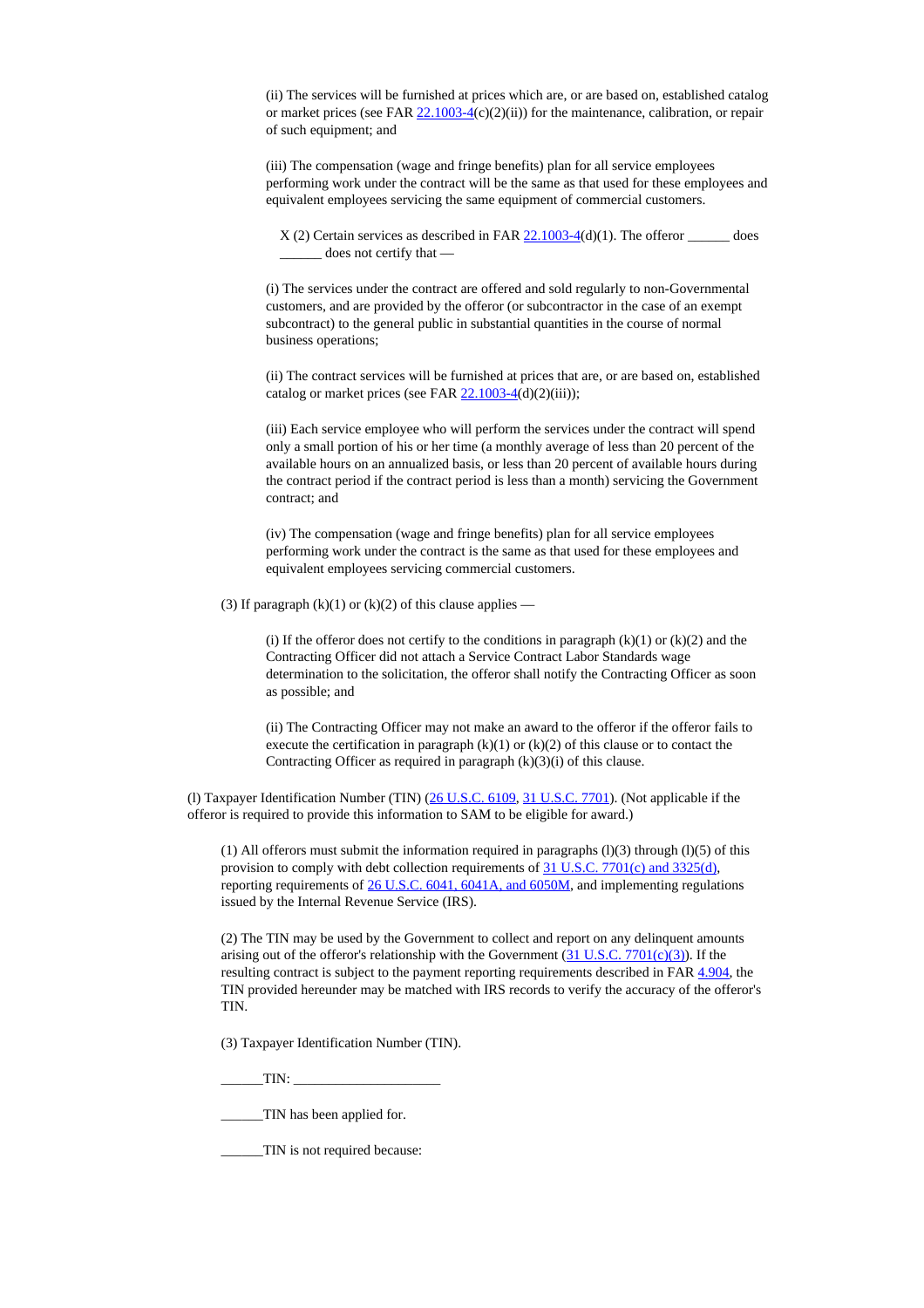\_\_\_\_\_\_Offeror is a nonresident alien, foreign corporation, or foreign partnership that does not have income effectively connected with the conduct of a trade or business in the United States and does not have an office or place of business or a fiscal paying agent in the United States;

Offeror is an agency or instrumentality of a foreign government;

\_\_\_\_\_\_Offeror is an agency or instrumentality of the Federal Government.

(4) Type of organization.

\_\_\_\_\_\_Sole proprietorship;

\_\_\_\_\_\_Partnership;

\_\_\_\_\_\_Corporate entity (not tax-exempt);

\_\_\_\_\_\_Corporate entity (tax-exempt);

\_\_\_\_\_\_Government entity (Federal, State, or local);

Foreign government;

International organization per 26 CFR 1.6049-4;

\_\_\_\_\_\_Other \_\_\_\_\_\_\_\_\_\_\_\_\_\_\_\_\_\_\_\_\_\_\_\_\_.

(5) Common parent.

\_\_\_\_\_\_Offeror is not owned or controlled by a common parent;

\_\_\_\_\_\_Name and TIN of common parent:

Name \_\_\_\_\_\_\_\_\_\_\_\_\_\_\_\_\_\_\_\_\_\_\_\_\_\_\_.

TIN \_\_\_\_\_\_\_\_\_\_\_\_\_\_\_\_\_\_\_\_\_.

(m) *Restricted business operations in Sudan.* By submission of its offer, the offeror certifies that the offeror does not conduct any restricted business operations in Sudan.

(n) Prohibition on Contracting with Inverted Domestic Corporations.

(1) Government agencies are not permitted to use appropriated (or otherwise made available) funds for contracts with either an inverted domestic corporation, or a subsidiary of an inverted domestic corporation, unless the exception at  $9.108-2(b)$  applies or the requirement is waived in accordance with the procedures at [9.108-4.](https://acquisition.gov/far/current/html/Subpart%209_1.html#wp1085953)

(2) *Representation.* The Offeror represents that —

(i) It is, is not an inverted domestic corporation; and

(ii) It\_\_\_\_\_\_ is\_\_\_\_\_\_ is not a subsidiary of an inverted domestic corporation.

(o) Prohibition on contracting with entities engaging in certain activities or transactions relating to Iran.

(1) The offeror shall email questions concerning sensitive technology to the Department of State at [CISADA106@state.gov.](CISADA106%40state.gov)

(2) *Representation and certifications.* Unless a waiver is granted or an exception applies as provided in paragraph ( $o(3)$  of this provision, by submission of its offer, the offeror —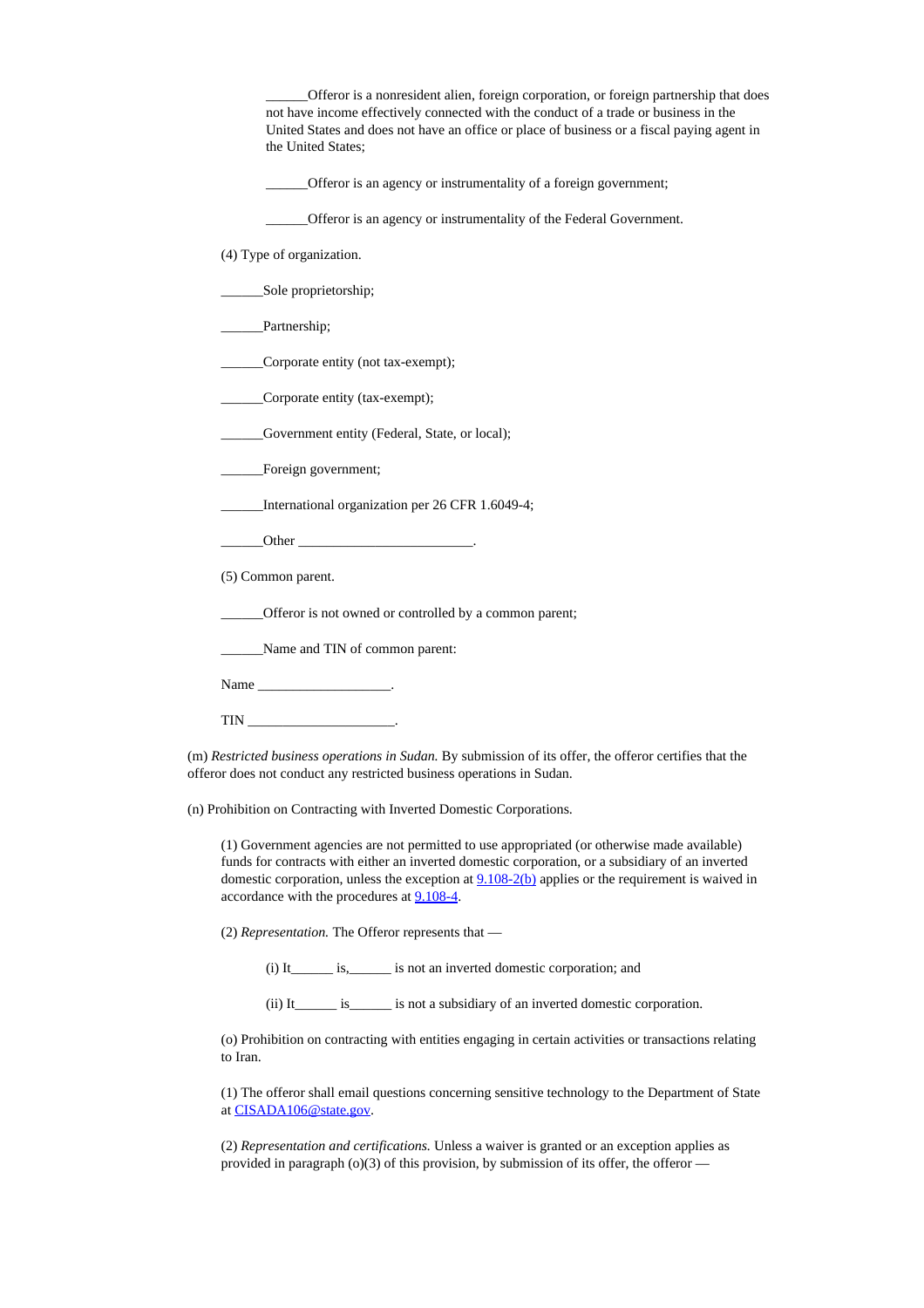(i) Represents, to the best of its knowledge and belief, that the offeror does not export any sensitive technology to the government of Iran or any entities or individuals owned or controlled by, or acting on behalf or at the direction of, the government of Iran;

(ii) Certifies that the offeror, or any person owned or controlled by the offeror, does not engage in any activities for which sanctions may be imposed under section 5 of the Iran Sanctions Act; and

(iii) Certifies that the offeror, and any person owned or controlled by the offeror, does not knowingly engage in any transaction that exceeds the threshold at FAR 25.703-2(a)(2) with Iran's Revolutionary Guard Corps or any of its officials, agents, or affiliates, the property and interests in property of which are blocked pursuant to the International Emergency Economic Powers Act (50 U.S.C. 1701 et seq.) (see OFAC's Specially Designated Nationals and Blocked Persons List at [http://www.treasury.gov/ofac/downloads/t11sdn.pdf](#page-0-0)).

(3) The representation and certification requirements of paragraph (o)(2) of this provision do not apply if —

(i) This solicitation includes a trade agreements certification (e.g.,  $52.212-3(g)$  or a comparable agency provision); and

(ii) The offeror has certified that all the offered products to be supplied are designated country end products.

(p) *Ownership or Control of Offeror*. (Applies in all solicitations when there is a requirement to be registered in SAM or a requirement to have a unique entity identifier in the solicitation.)

(1) The Offeror represents that it \_\_\_\_\_\_ has or \_\_\_\_\_\_ does not have an immediate owner. If the Offeror has more than one immediate owner (such as a joint venture), then the Offeror shall respond to paragraph (2) and if applicable, paragraph (3) of this provision for each participant in the joint venture.

(2) If the Offeror indicates "has" in paragraph  $(p)(1)$  of this provision, enter the following information:

Immediate owner CAGE code: \_\_\_\_\_\_

Immediate owner legal name:\_\_\_\_\_\_ (Do not use a *''doing business as''* name)

Is the immediate owner owned or controlled by another entity: \_\_\_\_\_\_Yes or \_\_\_\_\_\_No.

(3) If the Offeror indicates ''yes'' in paragraph (p)(2) of this provision, indicating that the immediate owner is owned or controlled by another entity, then enter the following information:

Highest-level owner CAGE code:

Highest-level owner legal name:\_\_\_\_\_\_ (Do not use a *''doing business as''* name)

(q) Representation by Corporations Regarding Delinquent Tax Liability or a Felony Conviction under any Federal Law.

(1) As required by sections 744 and 745 of Division E of the Consolidated and Further Continuing Appropriations Act, 2015 (Pub. L. 113–235), and similar provisions, if contained in subsequent appropriations acts, The Government will not enter into a contract with any corporation that--

(i) Has any unpaid Federal tax liability that has been assessed, for which all judicial and administrative remedies have been exhausted or have lapsed, and that is not being paid in a timely manner pursuant to an agreement with the authority responsible for collecting the tax liability, where the awarding agency is aware of the unpaid tax liability, unless an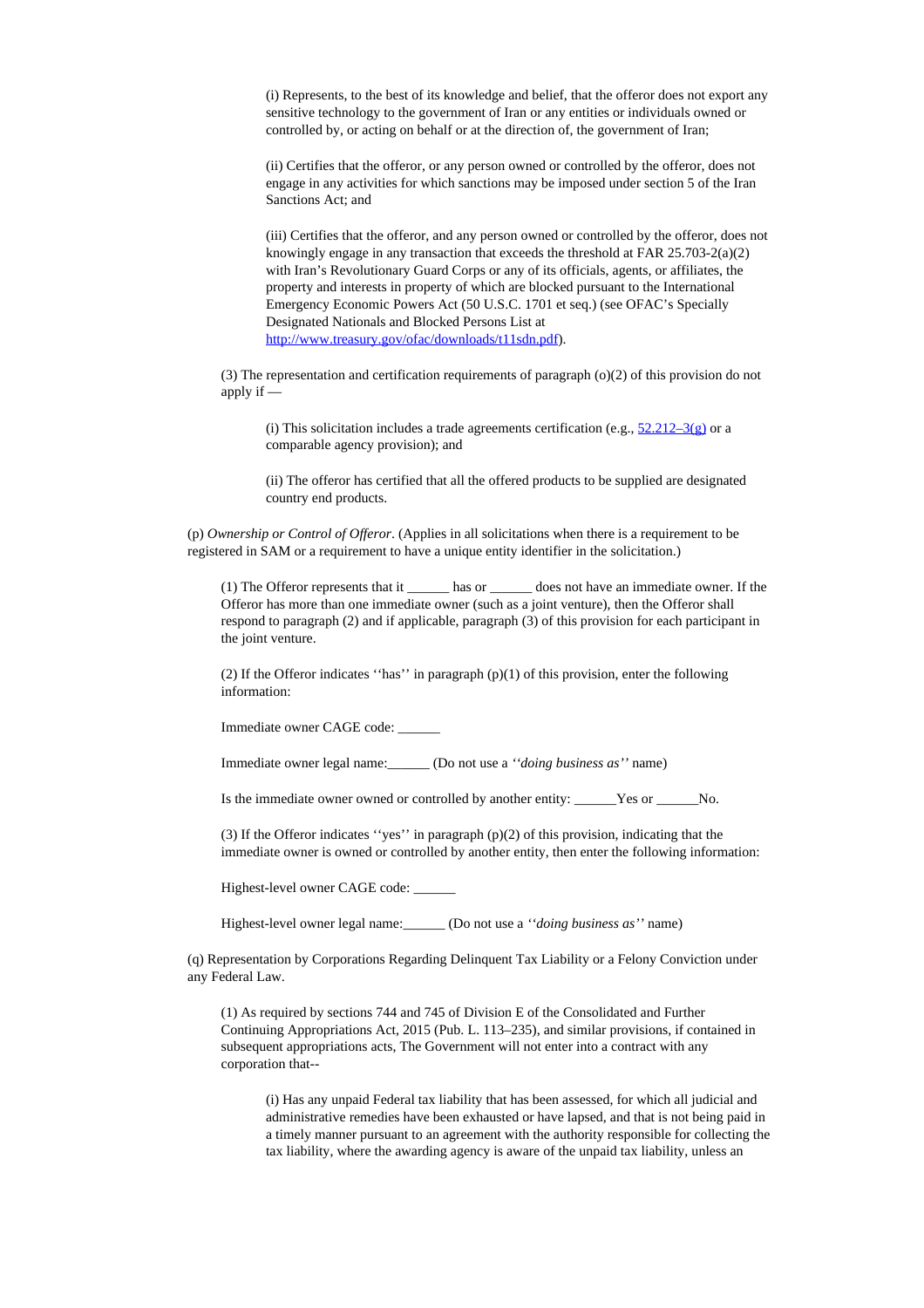agency has considered suspension or debarment of the corporation and made a determination that suspension or debarment is not necessary to protect the interests of the Government; or

(ii) Was convicted of a felony criminal violation under any Federal law within the preceding 24 months, where the awarding agency is aware of the conviction, unless an agency has considered suspension or debarment of the corporation and made a determination that this action is not necessary to protect the interests of the Government.

(2) The Offeror represents that--

(i) It is \_\_\_\_\_\_ is not \_\_\_\_\_ a corporation that has any unpaid Federal tax liability that has been assessed, for which all judicial and administrative remedies have been exhausted or have lapsed, and that is not being paid in a timely manner pursuant to an agreement with the authority responsible for collecting the tax liability; and

(ii) It is \_\_\_\_\_\_ is not \_\_\_\_\_\_ a corporation that was convicted of a felony criminal violation under a Federal law within the preceding 24 months.

(r) *Predecessor of Offeror.* (Applies in all solicitations that include the provision at [52.204-16,](https://www.acquisition.gov/sites/default/files/current/far/html/52_200_206.html#wp1152012) Commercial and Government Entity Code Reporting.)

(1) The Offeror represents that it \_\_\_\_\_\_ is or \_\_\_\_\_\_ is not a successor to a predecessor that held a Federal contract or grant within the last three years.

(2) If the Offeror has indicated "is" in paragraph  $(r)(1)$  of this provision, enter the following information for all predecessors that held a Federal contract or grant within the last three years (if more than one predecessor, list in reverse chronological order):

Predecessor CAGE code:  $($  or mark "Unknown")

Predecessor legal name: \_\_\_\_\_\_\_\_\_\_\_\_\_\_\_\_\_\_\_\_\_\_\_\_\_ (*Do not use a "doing business as" name*)

(s) [Reserved].

(t) *Public Disclosure of Greenhouse Gas Emissions and Reduction Goals*. Applies in all solicitations that require offerors to register in SAM  $(12.301(d)(1))$  $(12.301(d)(1))$  $(12.301(d)(1))$ .

(1) This representation shall be completed if the Offeror received \$7.5 million or more in contract awards in the prior Federal fiscal year. The representation is optional if the Offeror received less than \$7.5 million in Federal contract awards in the prior Federal fiscal year.

(2) *Representation*. [*Offeror to check applicable block(s) in paragraph (t)(2)(i) and (ii)*]

(i) The Offeror (itself or through its immediate owner or highest-level owner) does, \_\_\_\_\_\_ does not publicly disclose greenhouse gas emissions, i.e., makes available on a publicly accessible website the results of a greenhouse gas inventory, performed in accordance with an accounting standard with publicly available and consistently applied criteria, such as the Greenhouse Gas Protocol Corporate Standard.

(ii) The Offeror (itself or through its immediate owner or highest-level owner) does, \_\_\_\_\_\_ does not publicly disclose a quantitative greenhouse gas emissions reduction goal, i.e., make available on a publicly accessible website a target to reduce absolute emissions or emissions intensity by a specific quantity or percentage.

(iii) A publicly accessible website includes the Offeror's own website or a recognized, third-party greenhouse gas emissions reporting program.

(3) If the Offeror checked "does" in paragraphs  $(t)(2)(i)$  or  $(t)(2)(ii)$  of this provision, respectively, the Offeror shall provide the publicly accessible website(s) where greenhouse gas